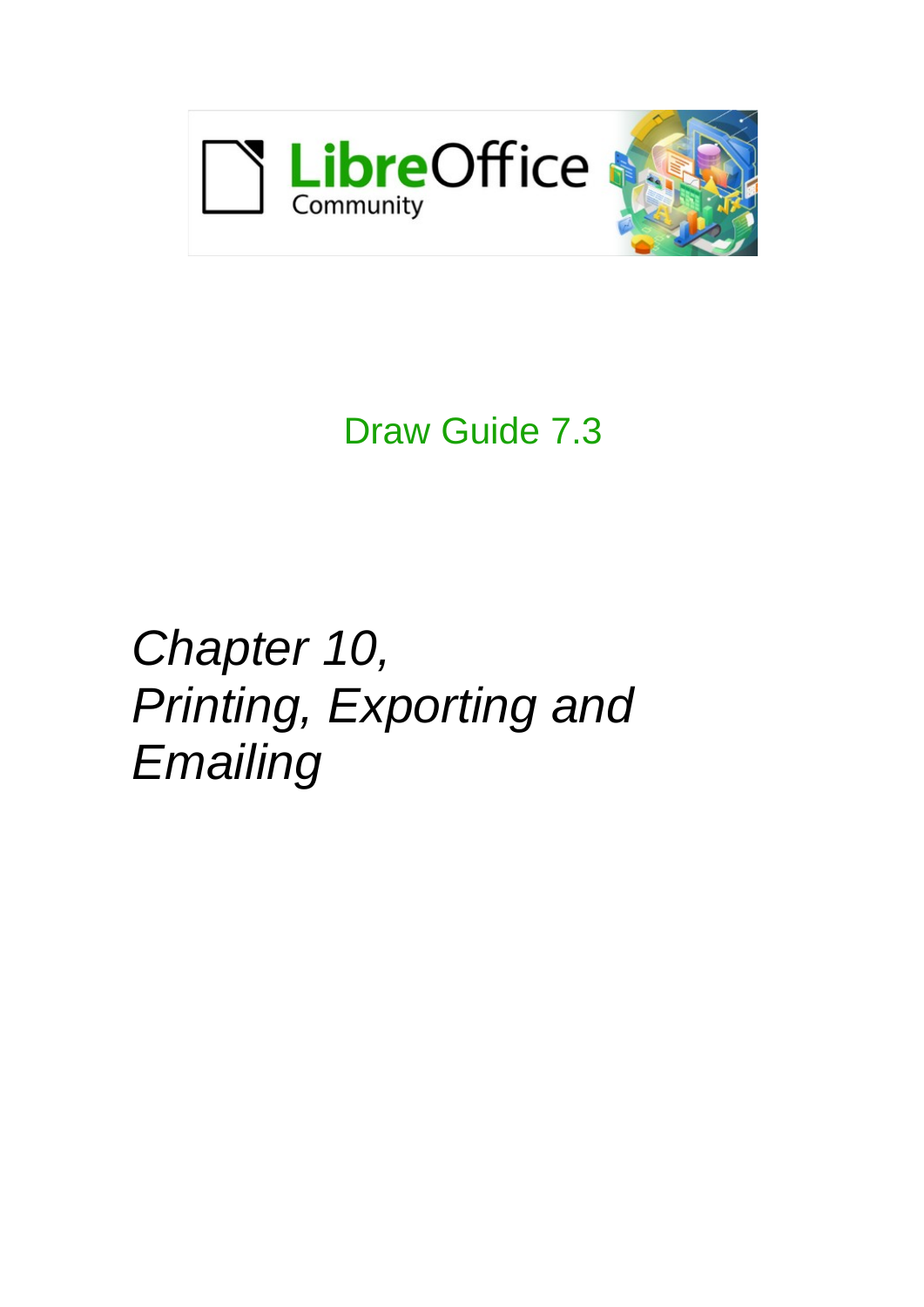# <span id="page-1-4"></span>**Copyright**

This document is Copyright © 2022 by the LibreOffice Documentation Team. Contributors are listed below. This document maybe distributed and/or modify it under the terms of either the GNU General Public License (<https://www.gnu.org/licenses/gpl.html>), version 3 or later, or the Creative Commons Attribution License (<https://creativecommons.org/licenses/by/4.0/>), version 4.0 or later.

All trademarks within this guide belong to their legitimate owners.

### <span id="page-1-3"></span>**Contributors**

#### **To this edition**

| Peter Schofield | <b>Kees Kriek</b> |
|-----------------|-------------------|
|                 |                   |

#### **To previous editions**

| John A Smith  |  |
|---------------|--|
| Ron Faile Jr. |  |

Jean Hollis Weber **Hazel Russman** Peter Schofield Claire Wood

# <span id="page-1-2"></span>**Feedback**

Please direct any comments or suggestions about this document to the Documentation Team's mailing list: [documentation@global.libreoffice.org](mailto:documentation@global.libreoffice.org)



Everything sent to a mailing list, including email addresses and any other personal information that is written in the message, is publicly archived and cannot be deleted.

### <span id="page-1-1"></span>**Publication date and software version**

Published May 2022. Based on LibreOffice 7.3 Community. Other versions of LibreOffice may differ in appearance and functionality.

# <span id="page-1-0"></span>**Using LibreOffice on macOS**

Some keystrokes and menu items are different on macOS from those used in Windows and Linux. The table below gives some common substitutions for the instructions in this document. For a detailed list, see the application Help.

| <b>Windows or Linux</b>                  | macOS equivalent<br><b>Effect</b>                            |                                     |
|------------------------------------------|--------------------------------------------------------------|-------------------------------------|
| <b>Tools &gt; Options on</b><br>Menu bar | <b>LibreOffice &gt; Preferences</b><br>on Menu bar           | Access to setup options             |
| Right-click                              | Ctrl+click and/or right-click<br>depending on computer setup | Opens a context menu                |
| Ctrl or Control                          | <b>\\$</b> and/or Cmd or Command                             | Used with other keys                |
| Alt                                      | <b>∖</b> and/or <i>Alt</i> or <i>Option</i>                  | Used with other keys                |
| F11                                      | $\mathcal{H} + \mathcal{T}$                                  | Open the Styles deck in the Sidebar |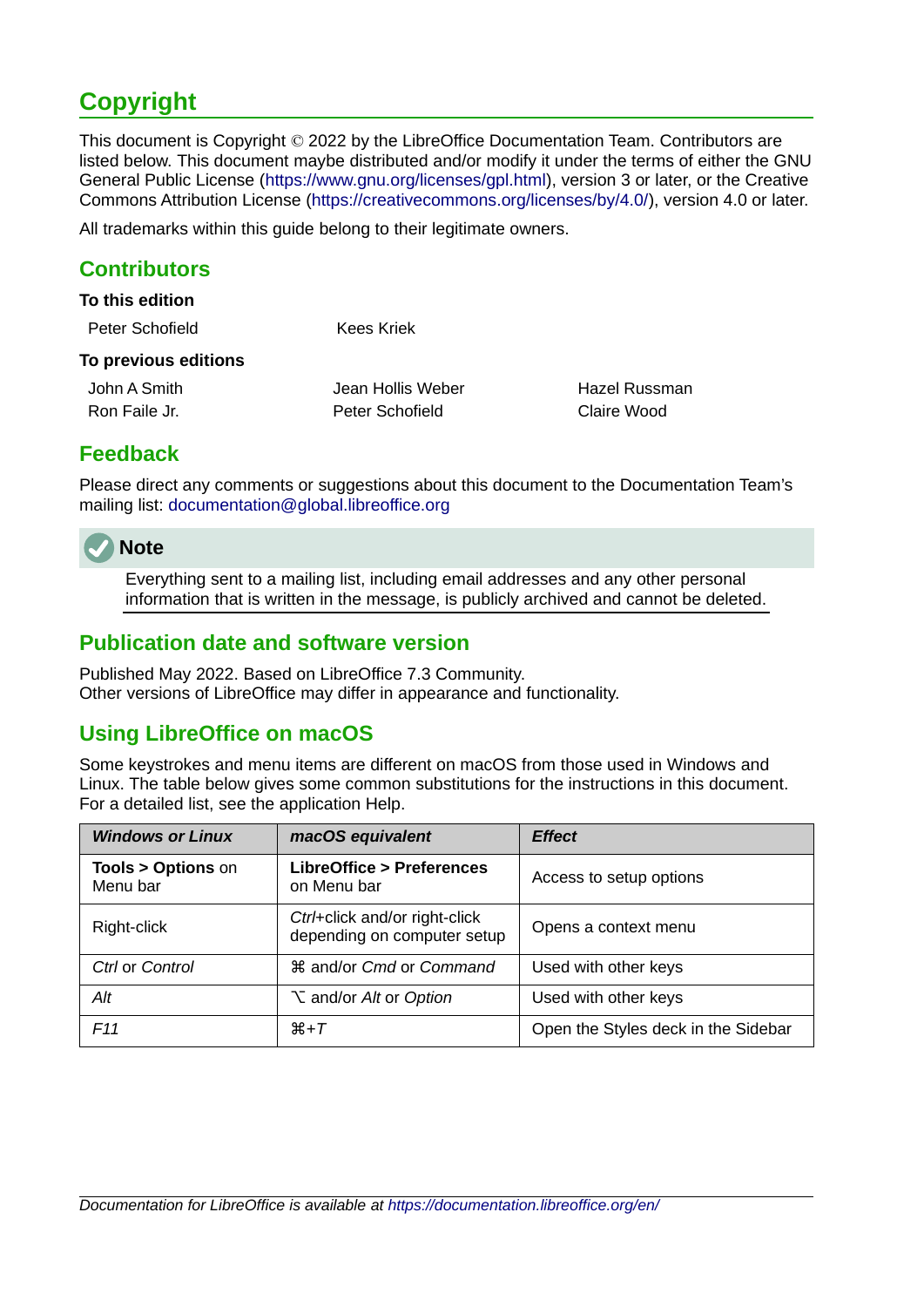# **Contents**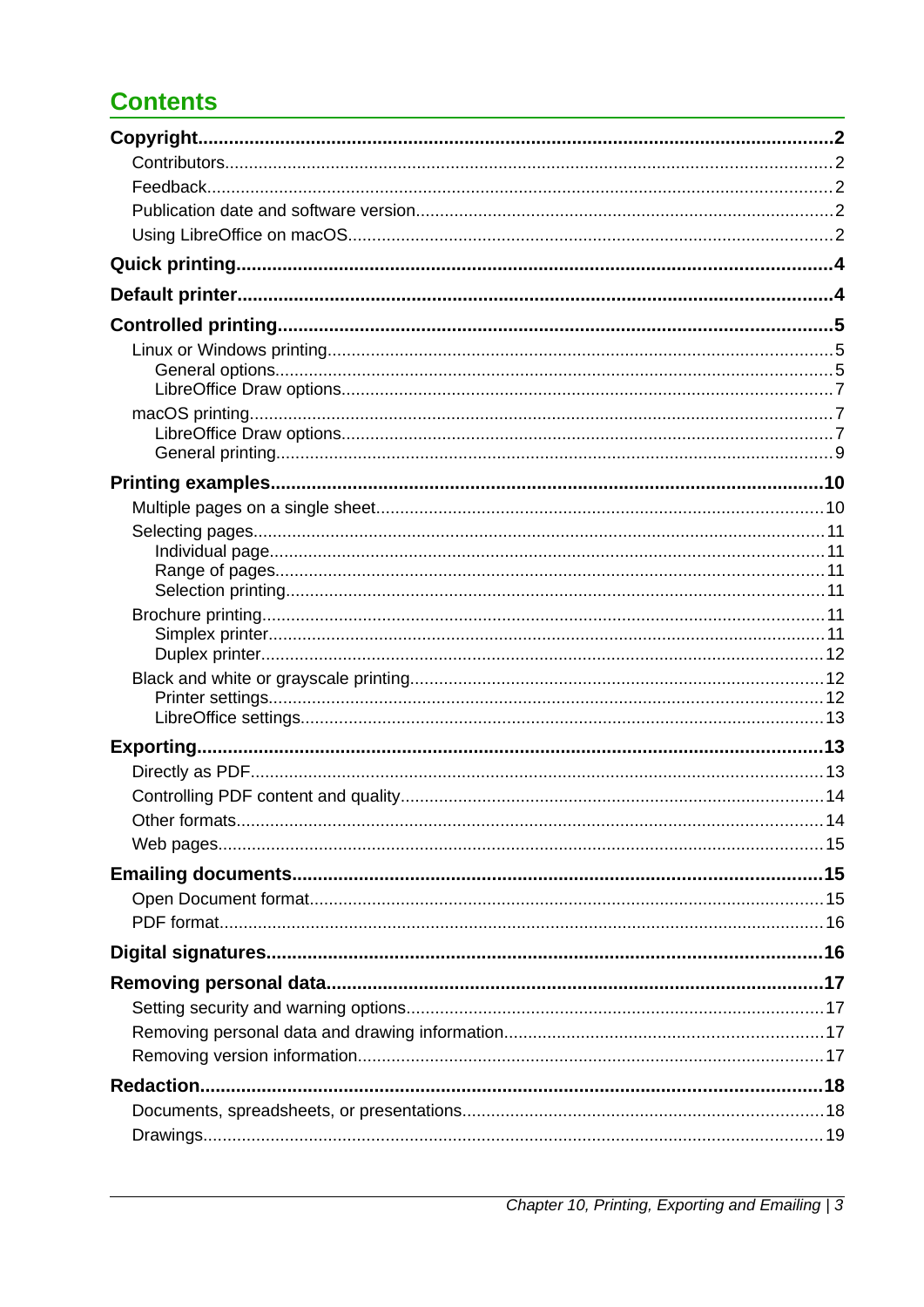# <span id="page-3-1"></span>**Quick printing**

To quickly print a document or drawing, click on **Print Directly** on the Standard toolbar (Figure [1](#page-3-2)) to send the entire document to the default printer that is defined for the computer.

If **Print Directly** is not visible on the Standard toolbar, it can be added as follows:

- 1) Right-click in an empty area on the Standard toolbar and select **Visible Buttons** from the context menu.
- 2) Select **Print Directly** from the list of available tools and the **Print Directly** tool is added to the Standard toolbar.

# <span id="page-3-0"></span>**Default printer**

To specify the default printer, go to **File > Printer Settings** on the Menu bar to open the Printer Setup dialog. An example of a Printer Setup dialog is shown in Figure [2.](#page-3-3)

- 1) Select the required printer from the printers listed in the *Name* drop-down list.
- 2) Click on **Properties** to open the Properties dialog for the selected printer and select the required options from those available in the dialog. The options available in this dialog depends on the type of printer connected to the computer and the computer operating system being used.
- 3) Click **OK** to save the selected options and close the Properties dialog.
- 4) Click **OK** to save the printer selection and close the Printer Setup dialog. **Print Directly**



*Figure 1: Standard toolbar with Print Directly installed*

<span id="page-3-2"></span>

|                   | <b>Printer Setup</b>                   |        |            |
|-------------------|----------------------------------------|--------|------------|
| <b>Printer</b>    |                                        |        |            |
| Name:             | CUPS-BRF-Printer $\blacktriangleright$ |        | Properties |
| Status:           |                                        |        |            |
|                   | Type: CUPS:CUPS-BRF-Printer            |        |            |
| Location:         |                                        |        |            |
| Comment: CUPS-BRF |                                        |        |            |
| Help              |                                        | Cancel | OК         |

<span id="page-3-3"></span>*Figure 2: Example of a Printer Setup dialog*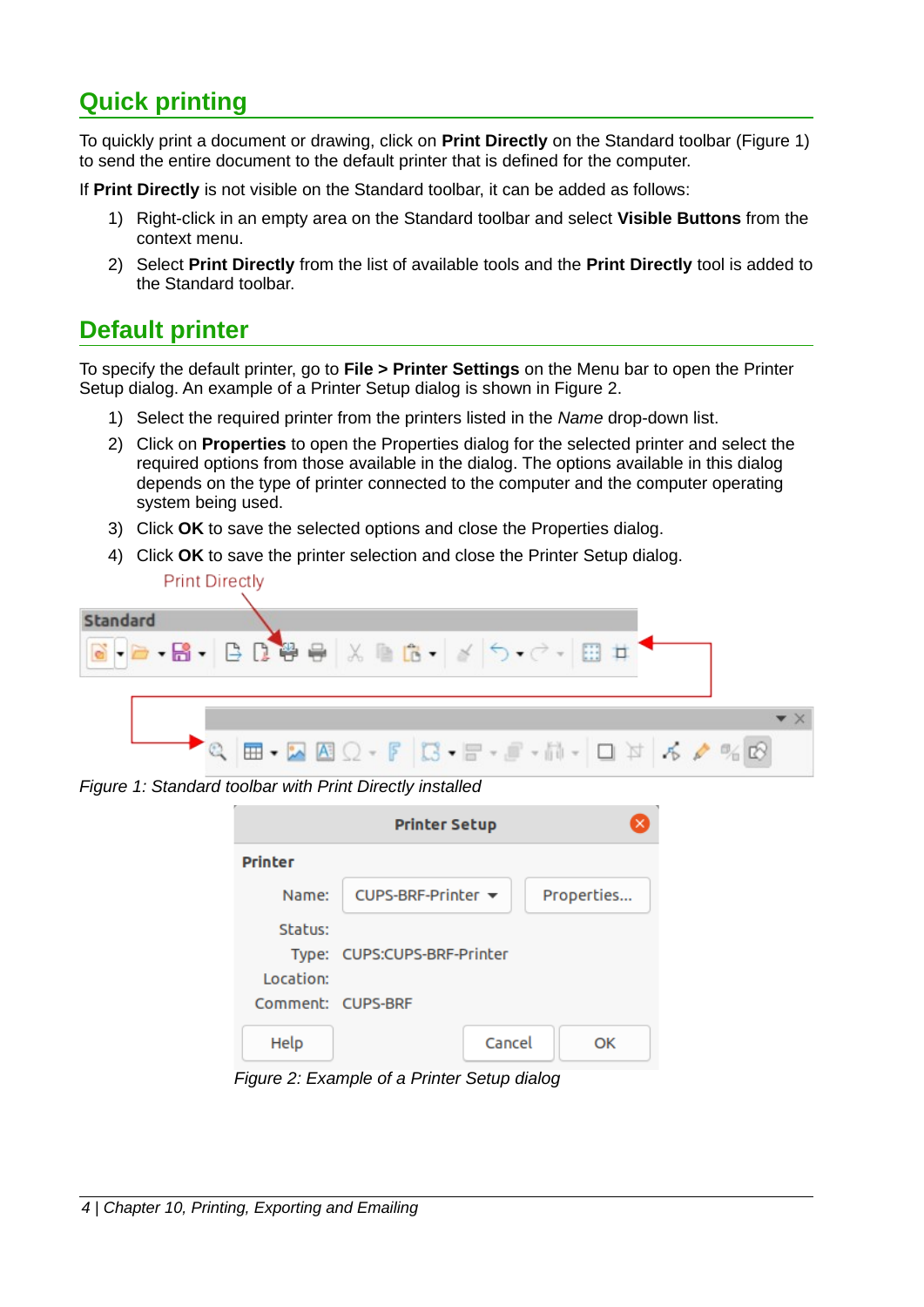# <span id="page-4-2"></span>**Controlled printing**

For more control over printing, open and use the Print dialog using one of the following methods. Due to different computer setups and operating systems, the print dialog that opens may differ from the dialogs shown in this user guide. However, the printing options available for LibreOffice remain the same.

- Go to **File > Print** on the Menu bar.
- Use the keyboard shortcut *Ctrl+P* (macOS ⌘*+P*).
- Click on **Print** on the Standard toolbar.

### **Note**

The options selected in the Print dialog only apply to the printing of the current document that is open in Draw. To specify default print settings for LibreOffice, go to **Tools > Options > LibreOffice > Print** (macOS **LibreOffice > Preferences > LibreOffice > Print**) on the Menu bar to open the Options LibreOffice Print dialog.

# **Note**

Any print options selected in the Print dialog when printing from Draw overrides the default printer settings that have been set using **Tools > Options > LibreOffice > Print** (macOS **LibreOffice > Preferences > LibreOffice > Print**) and **Tools > Options > LibreOffice Draw > Print** (macOS **LibreOffice > Preferences > LibreOffice Draw > Print).**

# **Note**

Due to different computer setups and different operating systems, the print dialog that opens may differ from the dialogs displayed in this chapter. However, the printing options available for LibreOffice remain the same.

# <span id="page-4-1"></span>**Linux or Windows printing**

#### <span id="page-4-0"></span>*General options*

The following general options are an example of what may be available on the **General** page of the Print dialog (Figure [3](#page-5-0)).

- **Printer** –– select the printer to use from the printers available in the drop-down list.
- **Properties** –– click on this button to open the properties dialog for the printer being used. The options available in this dialog depends on the type of printer connected to the computer and the computer operating system being used.
- **Range and Copies** –– select from the following options:
	- *All Pages* –– prints all the pages in the document.
	- *Selection* –– prints the pages selected in LibreOffice Draw.
	- *Pages* –– select the page number(s) to print. For multiple pages, use the format 1, 3, 7 or  $1 - 5$ , 7, 9 for page number selection.
	- *Include* –– select from the drop-down list *Odd and Even Pages*, *Odd Pages*, or *Even Pages*.
	- *More > Paper sides* –– select from the drop-down list *Print on one side (simplex), Print on both sides (duplex long edge)*, or *Print on both sides (duplex short edge)*.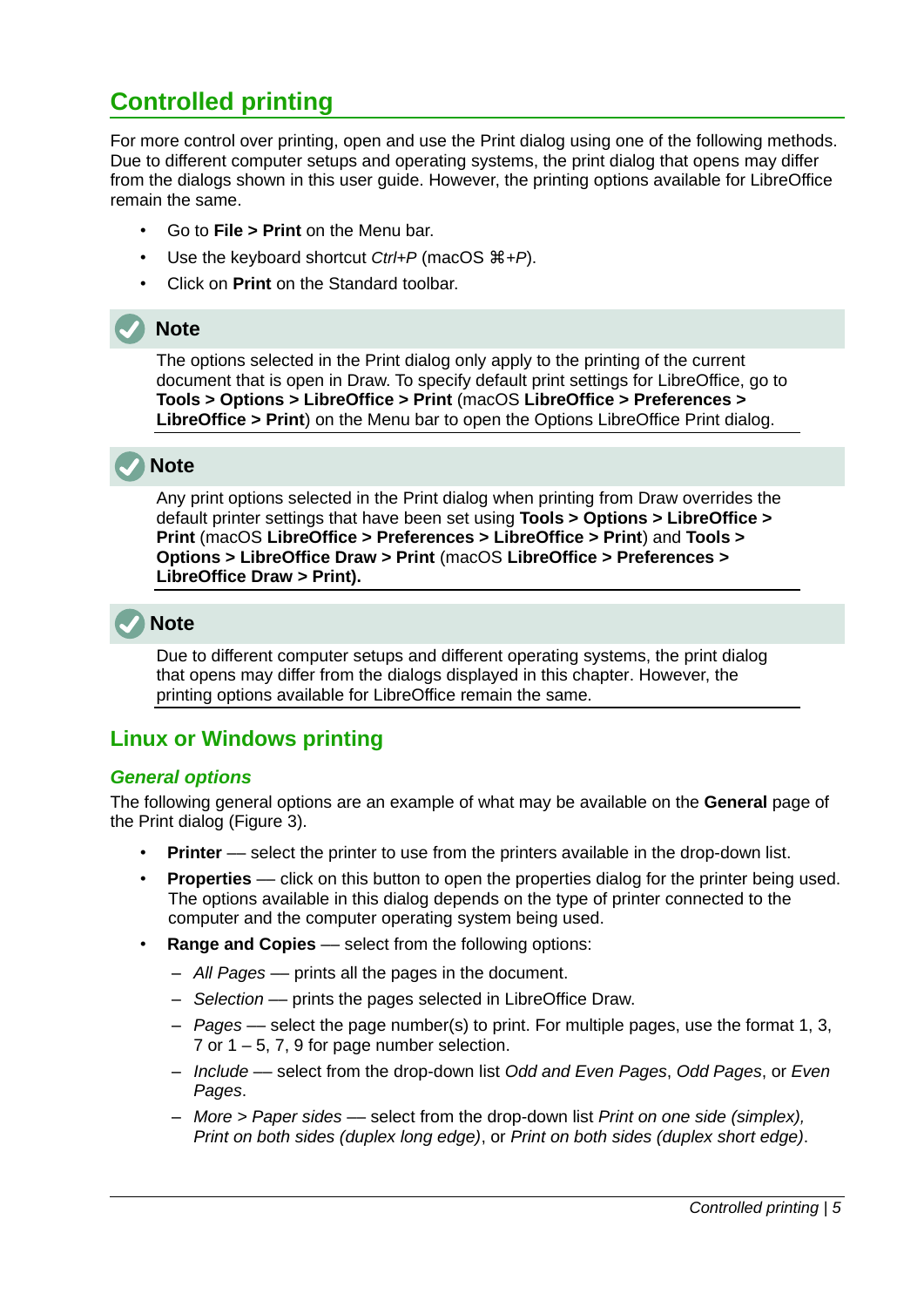|                    | Print                   |                                    | ×               |
|--------------------|-------------------------|------------------------------------|-----------------|
|                    | General                 | LibreOffice Draw                   |                 |
|                    | Printer                 |                                    |                 |
|                    | <b>CUPS-BRF-Printer</b> |                                    | ▼               |
|                    | Status:                 |                                    | Properties      |
| 297 mm (A4)        | Range and Copies        |                                    |                 |
|                    | All Pages               | ○ Selection                        |                 |
| This is a test     | O Pages:                | 1                                  |                 |
| 210 mm             | Include:                | Odd and Even Pages                 | ▼               |
|                    | • More                  |                                    |                 |
|                    | Page Layout             |                                    |                 |
|                    | Paper size:             | A4 210mm x 297mm                   | ▼               |
|                    | Orientation:            | Automatic                          |                 |
|                    | More                    |                                    |                 |
|                    | Pages per sheet:        | 1                                  | ▼               |
|                    |                         |                                    |                 |
|                    |                         | Left to right, then down<br>Order: | ▼               |
| Preview<br>/1<br>1 |                         | Draw a border around each page     |                 |
| Help               |                         |                                    | Print<br>Cancel |

*Figure 3: Print dialog - Linux or Windows - General page*

- <span id="page-5-0"></span>– *More > Number of copies* –– enter number of printed copies required for the document.
- *More > Collate* –– collates multiple printed copies into separate documents.
- *More > Order* –– select from *Create separate print jobs for collated output* (only available when more than one copy is being printed) or *Print reverse order*.
- **Page Layout** select from the following options:
	- *Paper size* –– select the paper size to use from drop-down list.
	- *Orientation* –– select from the drop-down list *Automatic*, *Portrait* or *Landscape*.
	- *More > Pages per sheet* –– select from the drop-down list how many pages are printed on one sheet of paper.
	- *More > Order* –– select from the drop-down list the printing order of multiple pages on one sheet of paper.
	- *More > Draw a border around each page* –– when multiple pages are printed on one sheet of paper, a border is drawn around each page.
	- *More > Brochure* –– prints the document so the pages can be folded into a brochure or booklet.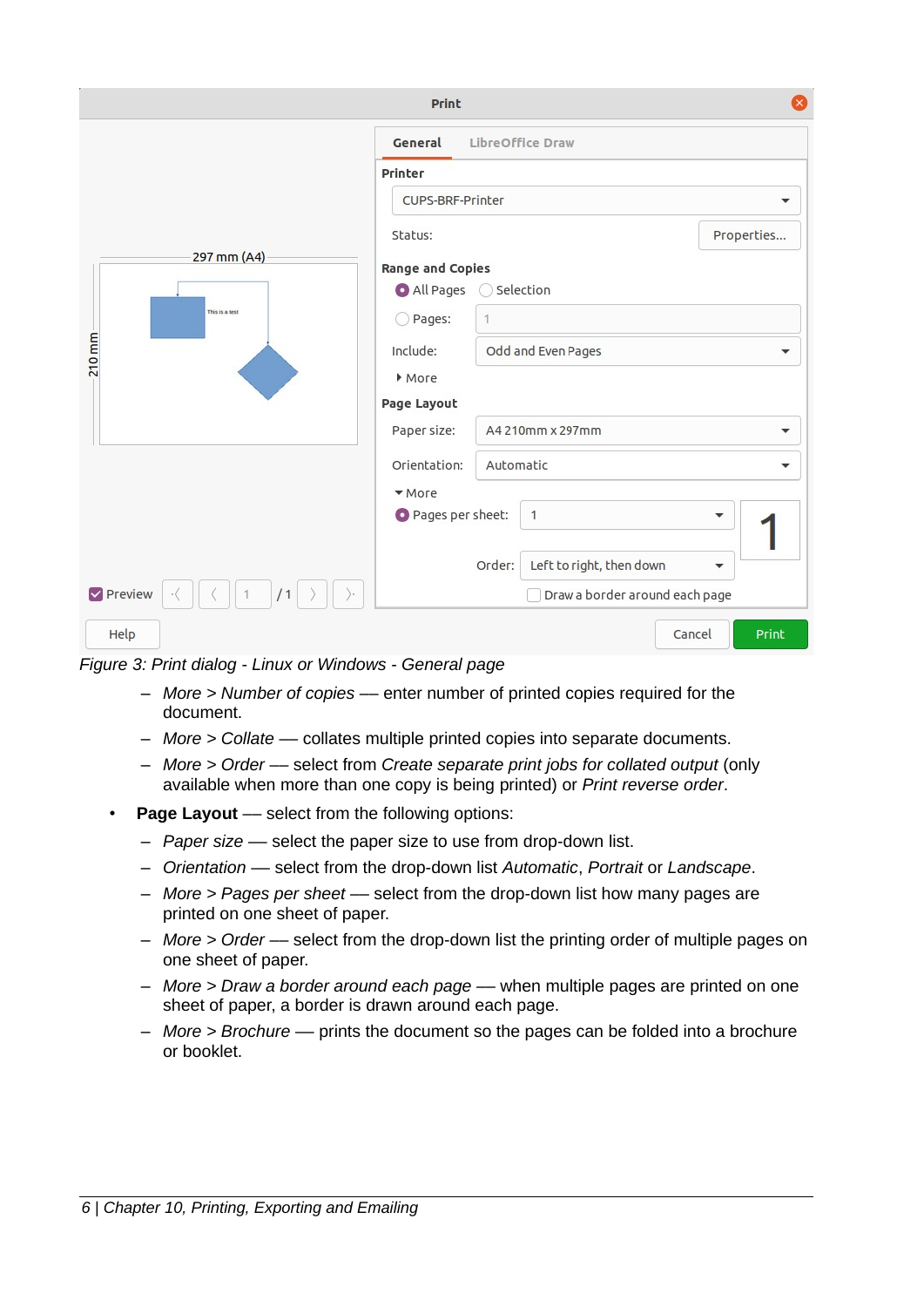

<span id="page-6-3"></span>*Figure 4: Print dialog - Linux or Windows - LibreOffice Draw page*

### <span id="page-6-2"></span>*LibreOffice Draw options*

The following options are available on the **LibreOffice Draw** page of the Print dialog (Figure [4\)](#page-6-3) where settings are defined specific to the current document type:

- **Contents** –– when selected prints the *Page name* and/or *Date and time* on the drawing.
- **Color** –– prints the drawing in *Original colors*, *Grayscale*, or *Black & white*.
- **Size** –– print the drawing using one of the following options:
	- *Original size* –– prints the drawing using its original size.
	- *Fit to printable page* –– the drawing size is changed so that it fits on the paper size used for printing.
	- *Distribute on multiple sheets of paper* –– used if the drawing is too large for the paper size being used.
	- *Tile sheet of paper with repeated pages* –– used to print multiple copies of a drawing on a page.

# <span id="page-6-1"></span>**macOS printing**

### <span id="page-6-0"></span>*LibreOffice Draw options*

By default, when the Print dialog opens, the page for LibreOffice Draw printing options is already selected, as shown in Figure [5](#page-7-0).

- **Printer** –– select the printer to be used from the drop-down list. If the default printer is being used, then this printer will already be selected.
- **Presets** –– select from the drop-down list a printing preset. The presets available depend on the type of printer connected to the computer. This also includes any custom presets that have been created.
- **Copies** –– enter the number of copies to be printed.
- **Black & White** –– select this option to print the drawing in monochrome if the printer selected is capable of color printing.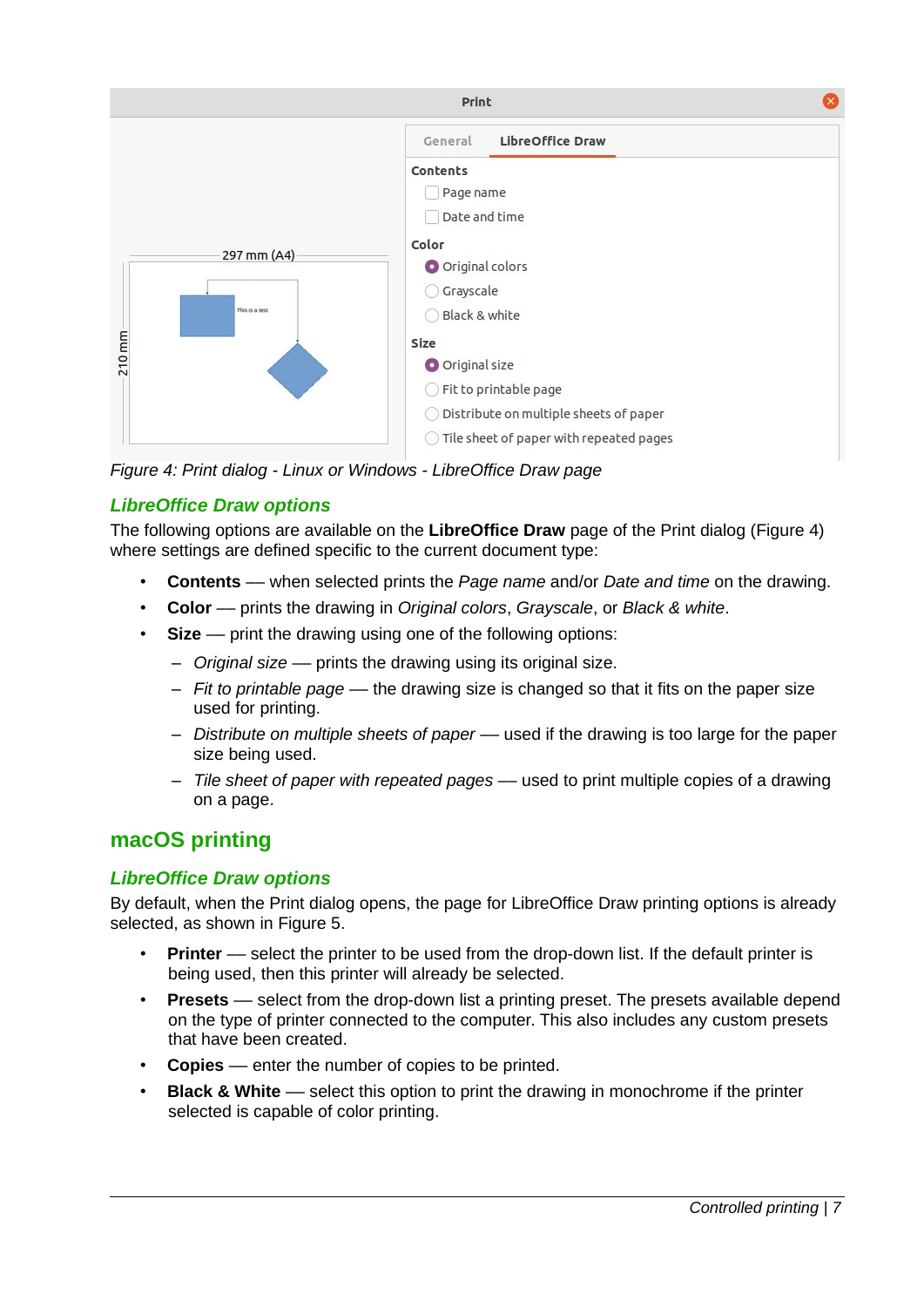

*Figure 5: Print dialog - macOS - LibreOffice Draw page*

- <span id="page-7-0"></span>**Two-Sided** — select this option to print the drawing double sided if the printer selected is capable of double sided printing.
- **Pages** > *All* –– prints all the pages in the document.
- **Pages** > *From: to:* –– select the page number(s) to print. For multiple pages, use the format 1, 3, 7 or  $1 - 5$ , 7, 9 for page number selection.
- **Print selection only** only prints the selected area(s) or object(s) in the current drawing.
- **Contents** –– prints the *Page name* and/or *Date and time* on the drawing.
- **Color** –– prints the drawing in *Original colors*, *Grayscale*, or *Black & white*.
- **Size** –– print the drawing using one of the following options:
	- *Original size* –– prints the drawing using its original size.
	- *Fit to printable page* –– the drawing size is changed so that it fits on the paper size used for printing.
	- *Distribute on multiple sheets of paper* –– used if the drawing is too large for the paper size being used.
	- *Tile sheet of paper with repeated pages* –– used to print multiple copies of a drawing on a page.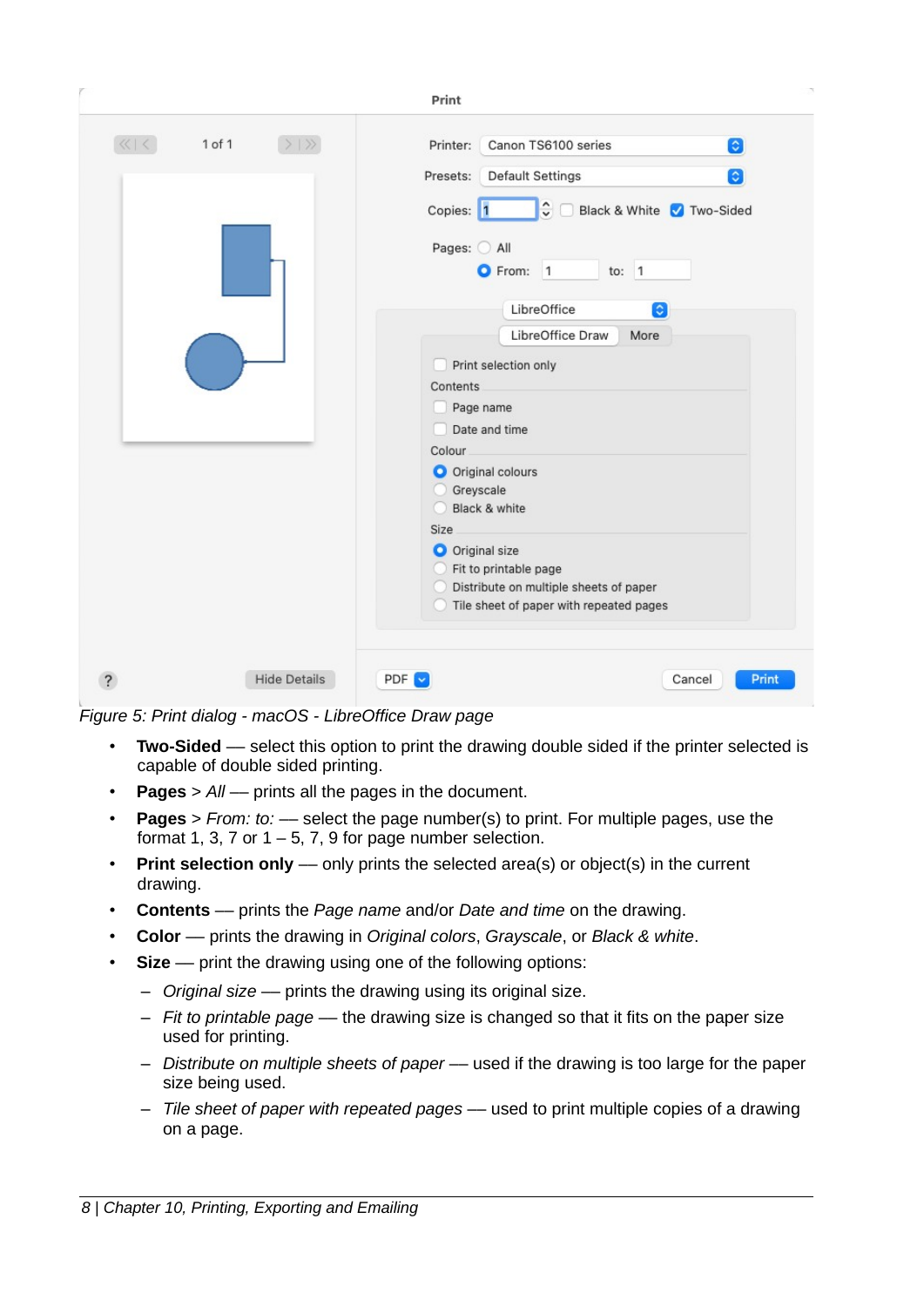|                        | Print                                        |
|------------------------|----------------------------------------------|
| 1 of 2<br>$>$ $\,$ $>$ | Canon TS6100 series<br>$\bullet$<br>Printer: |
|                        | Default Settings<br>Q<br>Presets:            |
|                        | Hack & White V Two-Sided<br>Copies: 1        |
|                        | Pages: O All<br>to: $2$<br>From: 1           |
|                        | LibreOffice<br>$\hat{\bm{\cdot} }$           |
|                        | LibreOffice Draw<br>More                     |
|                        | Page sides                                   |
|                        | Brochure                                     |
|                        | $\hat{\mathcal{C}}$<br>All pages<br>Include  |
|                        | Use only paper tray from printer preferences |
|                        | All Pages<br>Pages:<br>Selection             |
|                        |                                              |
|                        | $\ddot{\phantom{0}}$                         |

<span id="page-8-1"></span>*Figure 6: Print dialog - macOS - LibreOffice Draw - More page*

To access more printing options in **LibreOffice Draw**, click on **More** to open the second page of LibreOffice Draw options, as shown by the example in Figure [6](#page-8-1).

- **Brochure** –– when selected, prints the document so the pages can be folded into a brochure or booklet.
- **Include** select which pages to print from the drop-down list: *All pages; Front sides/right pages; Back sides/left pages*. Only available when **Brochure** is selected.
	- *Use only paper tray from printer preferences* when selected, the printer tray selected on the printer overrides the selected tray in the printer properties on the computer.
	- *All Slides* all the slides in the slide show are printed.
	- *Slides:* enter the slide number(s) in the text box that are to be printed. For multiple slides, use the format 1, 3, 7 or  $1 - 5$ , 7, 9 for slide number selection.
	- *Selection* prints the slides selected in LibreOffice Impress in the Slides pane.

#### <span id="page-8-0"></span>*General printing*

Click on the LibreOffice drop-down list to select the general printing and select one of the following options.

- **Media & Quality**
	- *Feed from* –– select from the drop-down list the paper tray to use if the printer has more than one paper tray.
	- *Media Type* –– select from the drop-down list the paper type that has been loaded into the paper tray being used, for example *Envelope, Photo, Plain Paper*.
	- *Quality* –– select the level of printing quality required.
- **Layout**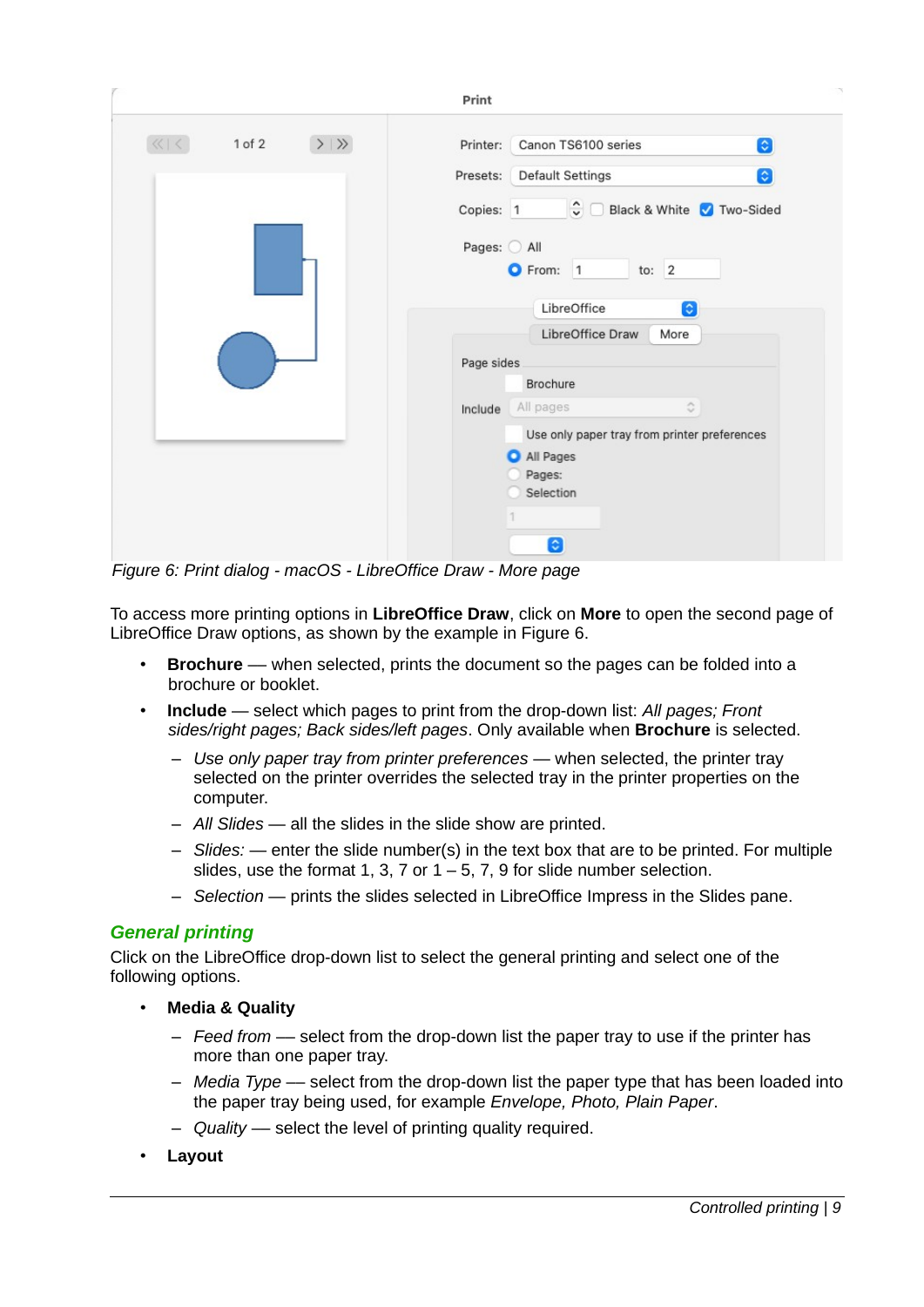- *Pages per sheet* –– select from the drop-down list how many pages are printed on one sheet of paper.
- *Layout Direction* –– select the printing order of multiple pages on one sheet of paper.
- *Border* –– when multiple pages are printed on one sheet of paper, a border is drawn around each page.
- *Two-Sided* –– select from the drop-down list how a multi-page document is going to be bound: *Off; Long-Edge binding; Short-Edge binding, Booklet*.
- *Reverse page orientation* –– if LibreOffice prints the pages in the wrong order, select this option and print the document again.
- *Flip horizontally* –– if LibreOffice prints the pages in the wrong orientation, select this option and print the document again.
- **Paper Handling**
	- *Collate pages* –– when selected collates multiple printed copies into separate documents.
	- *Pages to Print* –– select which pages in the document to print from the drop-down list: *All pages; Odd only; Even only*.
	- *Page Order* –– select the page printing order from the drop-down list: *Automatic; Normal; Reverse*.
	- *Scale to fit paper size* –– adjusts the printed page to fit the paper size.
	- *Destination Paper Size* –– select a paper size from the options available in the drop-down list. Only available if *Scale to fit paper size* has been selected.
- **Cover Page** –– provides options of when to print a cover page and the type of of cover page.
- **Watermark** –– provides options to print watermark text on the pages, for example *Confidential* if the document is of a sensitive nature.

# <span id="page-9-1"></span>**Printing examples**

The following printing instructions are examples only. Actual method of printing may differ from these examples as this depends on computer operating system, computer setup, and the printer being used. For more information on printing, see the *Writer Guide*.

### <span id="page-9-0"></span>**Multiple pages on a single sheet**

- 1) Open the Print dialog, see "[Controlled printing](#page-4-2)" on page [5.](#page-4-2)
- 2) Select the printer to use if more than one printer is connected to the computer.
- 3) In **Page Layout**, select the number of pages to print per sheet of paper from the *Pages per sheet* drop-down list. The preview panel on the right shows how the pages will look on a printed sheet of paper.
- 4) In **Page Layout**, select how the multiple pages are printed on the sheet of paper from the *Order* drop-down list.
- 5) If necessary, select *Draw a border around each page* to distinguish each page printed on a sheet of paper.
- 6) Click **OK** to print the document and close the Print dialog.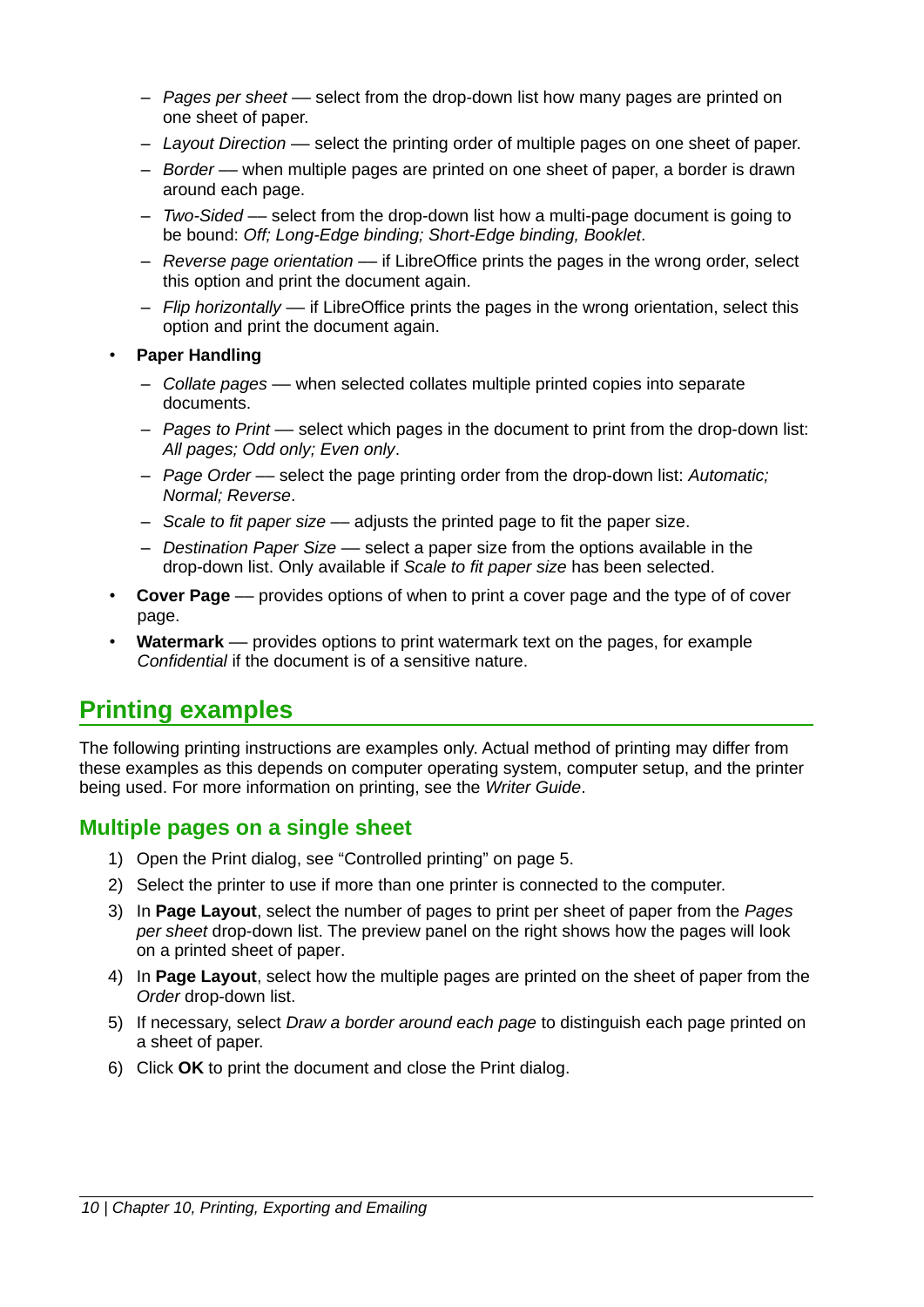# <span id="page-10-5"></span>**Selecting pages**

#### <span id="page-10-4"></span>*Individual page*

- 1) Open the Print dialog, see "[Controlled printing](#page-4-2)" on page [5.](#page-4-2)
- 2) Select the printer to use if more than one printer is connected to the computer.
- 3) In **Ranges and Copies**, select *Pages* and enter the page number of the page to print.
- 4) Click **OK** to print the individual pages and close the Print dialog.

#### <span id="page-10-3"></span>*Range of pages*

- 1) Open the Print dialog, see "[Controlled printing](#page-4-2)" on page [5.](#page-4-2)
- 2) Select the printer to use if more than one printer is connected to the computer.
- 3) In **Ranges and Copies**, select *Pages* and enter the page numbers of the pages to print using the format, for example, 1,3,7 or 2–5,7,9 for page number selection.
- 4) Click **OK** to print the pages and close the Print dialog.

#### <span id="page-10-2"></span>*Selection printing*

- 1) Select the pages in the **Pages** panel in LibreOffice Draw.
- 2) Open the Print dialog, see "[Controlled printing](#page-4-2)" on page [5.](#page-4-2)
- 3) Select the printer to use if more than one printer is connected to the computer.
- 4) In **Ranges and Copies**, select *Selection* and then select *Odd and Even Pages*, *Even Pages*, or *Odd Pages* from the drop-down list.
- 5) Click **OK** to print the pages and close the Print dialog.

### <span id="page-10-1"></span>**Brochure printing**

In Writer, Impress, and Draw, a document can be printed as a brochure (also known as booklet printing). The pages are arranged so that when the printed pages are folded in half, the pages are in the correct order to form a brochure or booklet.

# **Tip**

Plan the document to make it look good when printed as a brochure. Choose appropriate margins, font sizes, and so on as the pages are normally printed at half size on a sheet of paper. Experiment to get the best document format to match the capabilities of the printer being used.

#### <span id="page-10-0"></span>*Simplex printer*

- 1) Open the Print dialog, see "[Controlled printing](#page-4-2)" on page [5.](#page-4-2)
- 2) Select the printer to use if more than one printer is connected to the computer.
- 3) In **Printer**, click *Properties* to open the properties dialog for the selected printer.
- 4) Make sure the printer is set to the same orientation (portrait or landscape) as specified in the page setup for the document. Usually the orientation does not matter, but it does for brochures.
- 5) Click **OK** to close the properties dialog and return to the Print dialog.
- 6) In **Page Layout**, select *More*, then select the *Brochure* option.
- 7) In **Range and Copies**, select *Even pages* or *Odd pages* from the *Selection* drop-down list.
- 8) Click **OK** to print the even or odd pages.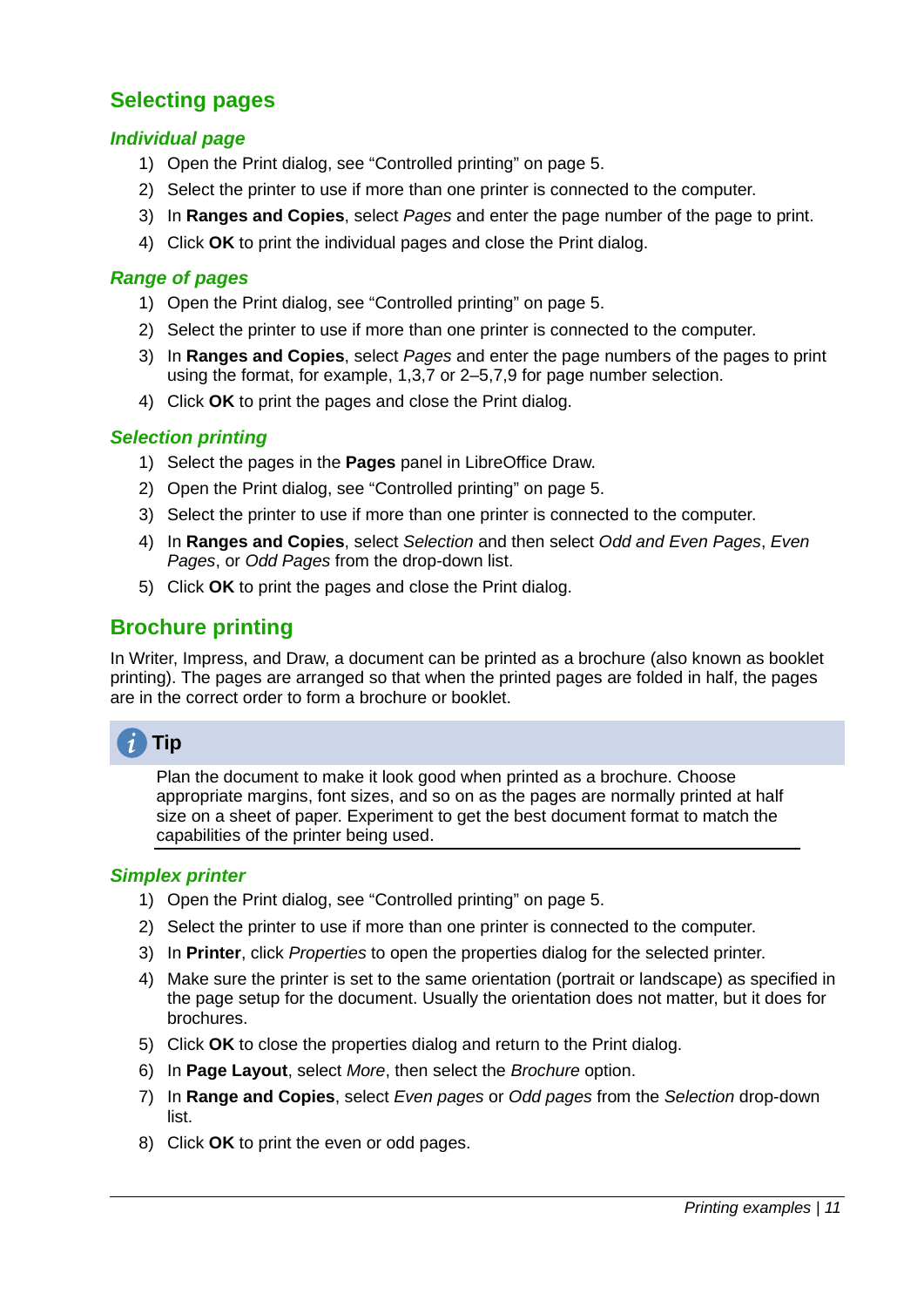- 9) Take the printed pages out of the printer and put back into the printer in the correct orientation to print on the blank side. This may require some testing to find out what the correct arrangement is for the selected printer.
- 10) If *Even Pages* was selected, now select *Odd Pages* in **Range and Copies**. If *Odd Pages* was selected, now select *Even Pages* in **Range and Copies**.
- 11) Click **OK** to finish printing the document as a brochure and close the Print dialog.

#### <span id="page-11-2"></span>*Duplex printer*

- 1) Open the Print dialog, see "[Controlled printing](#page-4-2)" on page [5.](#page-4-2)
- 2) Select the printer to use if more than one printer is connected to the computer.
- 3) In **Printer**, click *Properties* to open the properties dialog for the selected printer.
- 4) Make sure the printer is set to the same orientation (portrait or landscape) as specified in the page setup for the document. Usually the orientation does not matter, but it does for brochures.
- 5) Click **OK** to close the properties dialog and return to the Print dialog.
- 6) In **Range and Copies**, select *More*, then select *Print on both sides (duplex long edge)* from the *Paper sides* drop-down list. Actual options available for duplex printing depend on the printer model and the computer system being used.
- 7) In **Page Layout**, Select *More*, then select the *Brochure* option.
- 8) In **Range and Copies**, select the *All Pages* option.
- 9) Click **OK** to print the document as a brochure and close the Print dialog.

# <span id="page-11-1"></span>**Black and white or grayscale printing**

#### <span id="page-11-0"></span>*Printer settings*

To print documents in black and white or grayscale on a color printer:

- 1) Open the Print dialog, see "[Controlled printing](#page-4-2)" on page [5.](#page-4-2)
- 2) Select the printer to use if more than one printer is connected to the computer.
- 3) Click on **LibreOffice Draw** to open the printing options page for LibreOffice Draw.
- 4) In **Color**, select *Grayscale* or *Black & white*.
- 5) Click **OK** to print the document and close the Print dialog.

### **Note**

Some color printers may only allow printing in color regardless of the settings selected. More details can be found in the information that came with the selected printer.

# **Tip**

Grayscale is the best option for printing any colored text or graphics in a document on a monochrome printer. Colors printed in shades of gray give more detail. When printing color in black and white some of this detail maybe lost.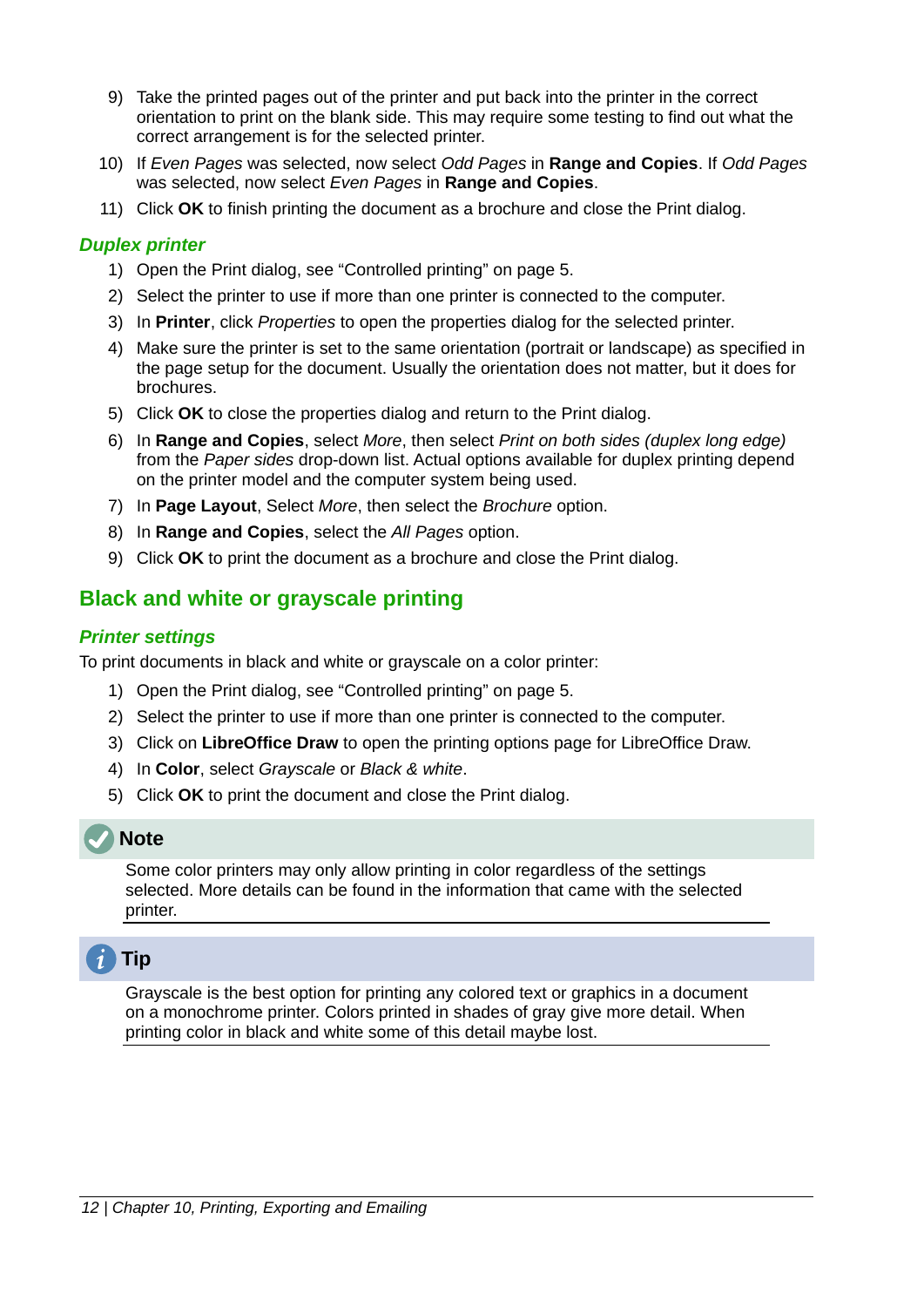|                             | <b>Options - LibreOffice Draw - Print</b> |              |  |
|-----------------------------|-------------------------------------------|--------------|--|
| ▶ LibreOffice               | <b>Page Options</b>                       | <b>Print</b> |  |
| ▶ Load/Save                 | O Default                                 | Page name    |  |
| ▶ Language Settings         | Fit to page                               | Date         |  |
| LibreOffice Draw<br>General | Tile pages                                | Time         |  |
| View                        | <b>Brochure</b>                           | Hidden pages |  |
| Grid                        | $\vee$ Front                              |              |  |
| Print                       | $\vee$ Back                               |              |  |
| LibreOffice Base<br>Charts  | Paper tray from printer settings          |              |  |
| Internet                    | Quality                                   |              |  |
|                             | O Default                                 |              |  |
|                             | Grayscale                                 |              |  |
|                             | Black & white                             |              |  |

<span id="page-12-3"></span>*Figure 7: Options LibreOffice Draw Print dialog*

### <span id="page-12-2"></span>*LibreOffice settings*

To change the LibreOffice settings to print all colored text and graphics as grayscale:

- 1) Go to **Tools > Options > LibreOffice Draw > Print** (macOS **LibreOffice > Preferences > LibreOffice Draw > Print**) on the Menu bar to open the Options LibreOffice Draw Print dialog (Figure [7](#page-12-3)).
- 2) In **Quality**, select either the option *Grayscale* or *Black & white*.
- 3) Click **OK** to save the change and close the Options LibreOffice Draw Print dialog.
- 4) Print the document using one of the above procedures and the document is printed as grayscale or black and white.

# <span id="page-12-1"></span>**Exporting**

LibreOffice can export documents to PDF (Portable Document Format). This industry wide standard of file format is ideal for sending a file to be viewed on another computer using PDF viewing software.

### <span id="page-12-0"></span>**Directly as PDF**

To export the entire document using default PDF settings is as follows:

- 1) Click on **Export Directly as PDF** on the Standard toolbar, or got to **File > Export As > Export Directly as PDF** on the Menu bar.
- 2) Enter a file name and location for the PDF file and click on **Save** to export the file as PDF.



Note that page range, image compression, or other printing options are not available when creating a PDF file using this method.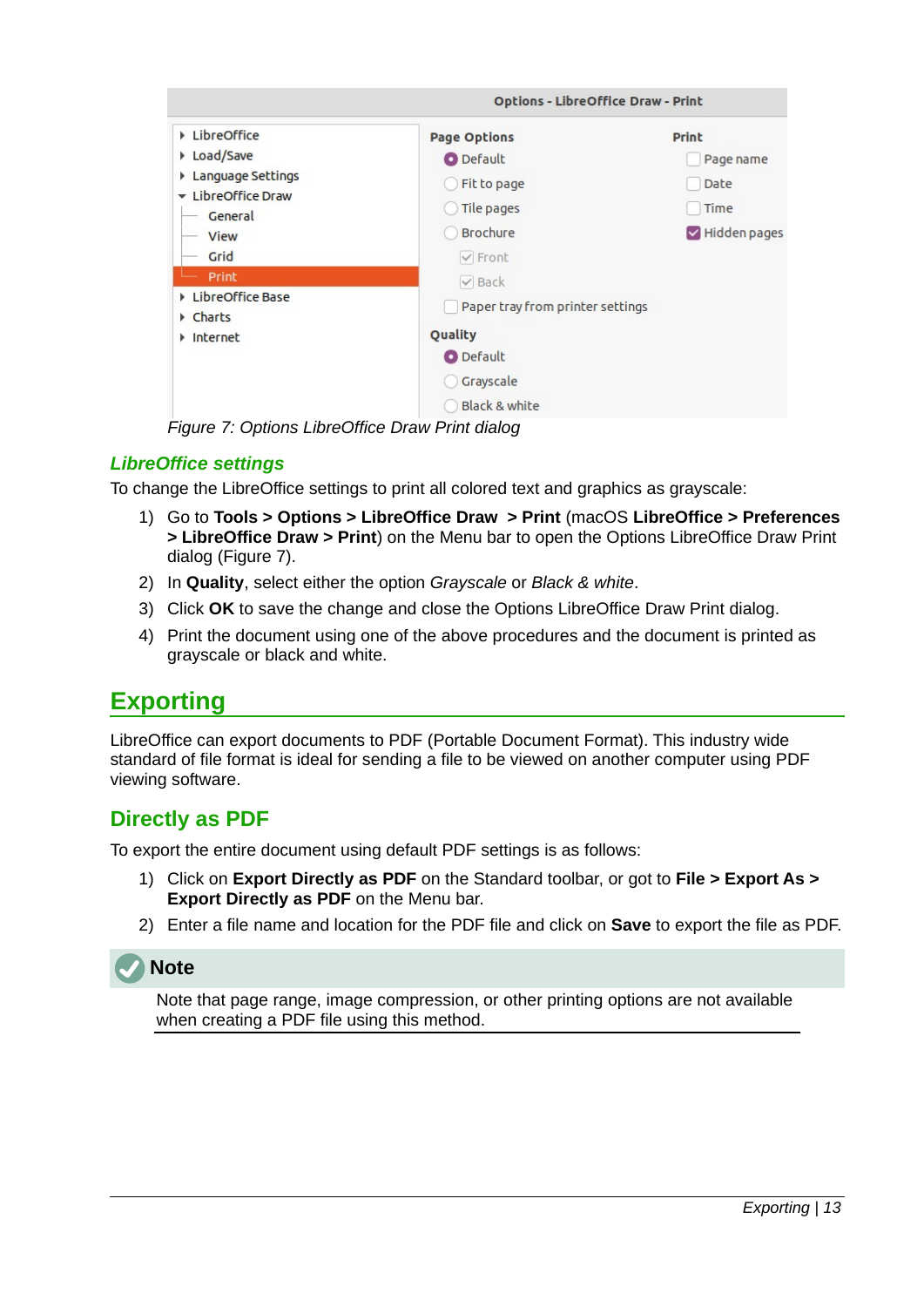|                                |                     |                | <b>PDF Options</b> |          |                                           |                             |        |
|--------------------------------|---------------------|----------------|--------------------|----------|-------------------------------------------|-----------------------------|--------|
| General                        | <b>Initial View</b> | User Interface | Links              | Security | <b>Digital Signatures</b>                 |                             |        |
| Range                          |                     |                |                    |          | General                                   |                             |        |
| <b>O</b> All                   |                     |                |                    |          | Hybrid PDF (embed ODF file)               |                             |        |
| Pages:                         |                     |                |                    |          | Archive (PDF/A, ISO 19005)                |                             |        |
| Selection                      |                     |                |                    |          | PDF/A version:                            | PDF/A-3b                    |        |
| View PDF after export          |                     |                |                    |          | Universal Accessibility (PDF/UA)          |                             |        |
|                                |                     |                |                    |          | Tagged PDF (add document structure)       |                             |        |
| <b>Images</b>                  |                     |                |                    |          | Create PDF form                           |                             |        |
| Lossless compression           |                     |                |                    |          | Submit format:                            | <b>FDF</b>                  |        |
| O JPEG compression Quality:    |                     | 90%            |                    | $^{+}$   |                                           |                             |        |
| $\vee$ Reduce image resolution |                     | 300 DPI        |                    | ▼        |                                           | Allow duplicate field names |        |
|                                |                     |                |                    |          | <b>Structure</b>                          |                             |        |
| Watermark                      |                     |                |                    |          | $\vee$ Export outlines                    |                             |        |
| Sign with watermark            |                     |                |                    |          | Comments as PDF annotations               |                             |        |
|                                |                     |                |                    |          | Export automatically inserted blank pages |                             |        |
|                                |                     |                |                    |          | Use reference XObjects                    |                             |        |
| Help                           |                     |                |                    |          |                                           | Cancel                      | Export |

<span id="page-13-2"></span>*Figure 8: PDF Options dialog*

# <span id="page-13-1"></span>**Controlling PDF content and quality**

For more control over the content and quality of the resulting PDF, use the options available in the PDF Options dialog (Figure [8\)](#page-13-2). For more information on available options, see the *Getting Started Guide*.

- 1) Go to **File > Export As > Export as PDF** on the Menu bar to open the PDF Options dialog.
- 2) Select the required options available in the **General**, **Initial View**, **User Interface**, **Links**, **Security** and **Digital Signatures** pages.
- 3) Click on **Export** and a file browser window opens.
- 4) Navigate to the location and enter a file name for the PDF being created.
- 5) Click on **Save** to export the file as PDF. The file browser window and the PDF Options dialog close.

### <span id="page-13-0"></span>**Other formats**

LibreOffice can export files in various formats, which are listed in the drop-down list of the file browser window. For more information on exporting graphics, see Chapter 6, Editing Pictures.

- 1) Go to **File > Export** on the Menu bar to open a file browser window.
- 2) Navigate to the directory where the drawing is going to be saved.
- 3) Specify a file name for the exported drawing in the **Name** text box.
- 4) Select the required file format from the drop-down list.
- 5) Click on **Save** to save the file and close the file browser window.

### **Note**

The content of the exported file depends on the elements selected on the drawing. If no elements are selected, the entire drawing is exported.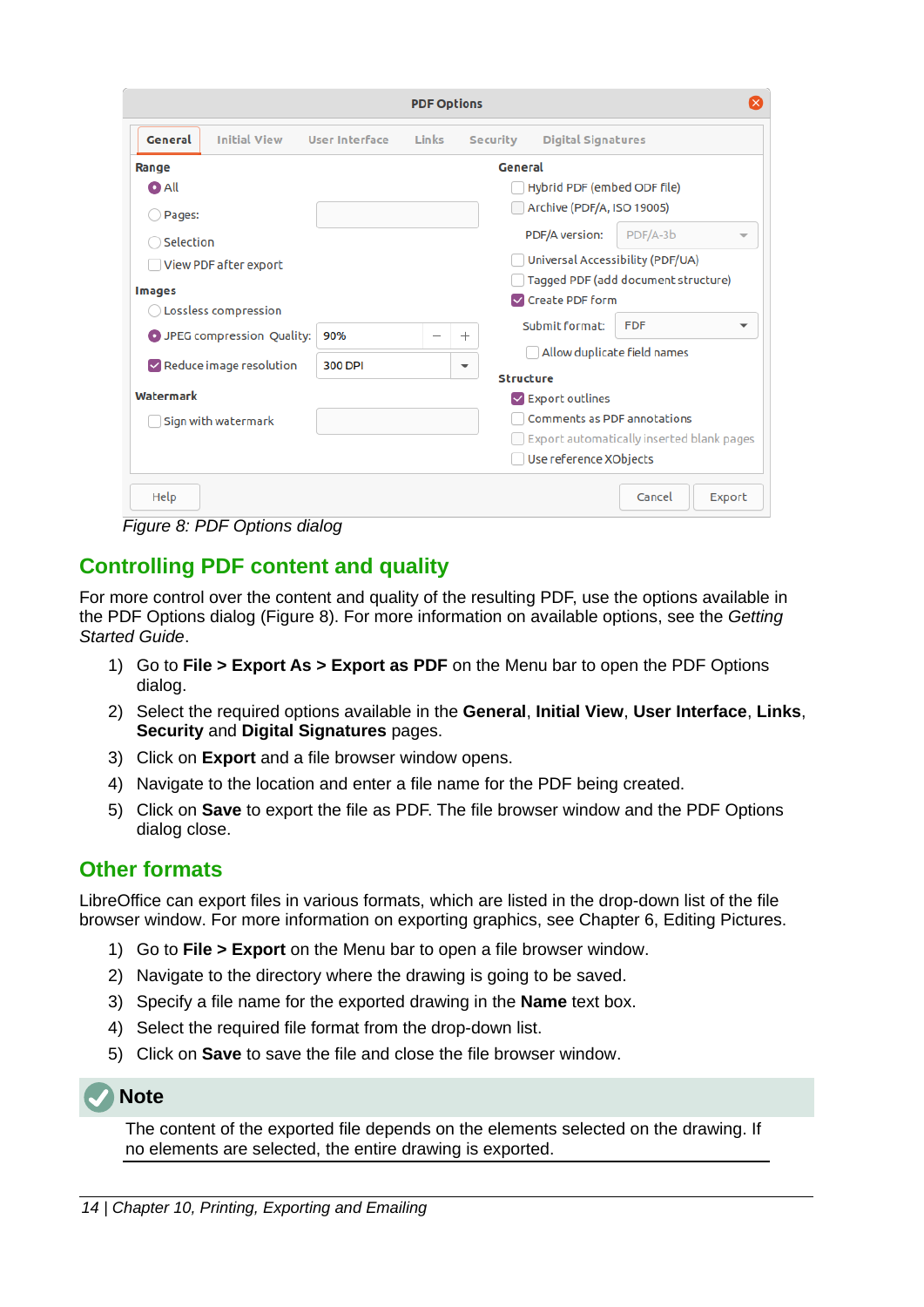|                      | <b>HTML Export</b>                            |                        |  |
|----------------------|-----------------------------------------------|------------------------|--|
| <b>Assign Design</b> |                                               |                        |  |
| New design           |                                               |                        |  |
| Existing design      |                                               |                        |  |
|                      |                                               |                        |  |
|                      |                                               |                        |  |
|                      |                                               |                        |  |
|                      |                                               |                        |  |
|                      |                                               |                        |  |
|                      |                                               |                        |  |
|                      |                                               |                        |  |
|                      |                                               |                        |  |
|                      | Select an existing design or create a new one | Delete Selected Design |  |

<span id="page-14-3"></span>*Figure 9: HTML Export dialog*

### <span id="page-14-2"></span>**Web pages**

To export a multi-page Draw document as a series of web pages:

- 1) Go to **File > Export** on the Menu bar to open a file browser window.
- 2) Select *HTML Document (Draw) (.html;.htm)* as the file format and click on **Save** to open the HTML Export dialog (Figure [9](#page-14-3)).
- 3) Create a *New Design* or select an *Existing design* and click on **Next**.
- 4) Follow the prompts to create the web pages and save the drawing as an HTML file. For more information on how to create HTMl file, see the *Getting Started Guide*.

# <span id="page-14-1"></span>**Emailing documents**

LibreOffice provides several ways to send documents quickly and easily as an email attachment in ODF format (LibreOffice default format), or as a PDF. For more information, see the *Getting Started Guide*.

# **Note**

Documents can only be sent from the LibreOffice menu if an email profile has been set up.

# <span id="page-14-0"></span>**Open Document format**

To email the current document in ODF format:

- 1) Go to **File > Send > Email Document** on the Menu bar. LibreOffice opens the default email program with the document attached to a new email.
- 2) In the email program, enter the recipient, subject, and message, then send the email.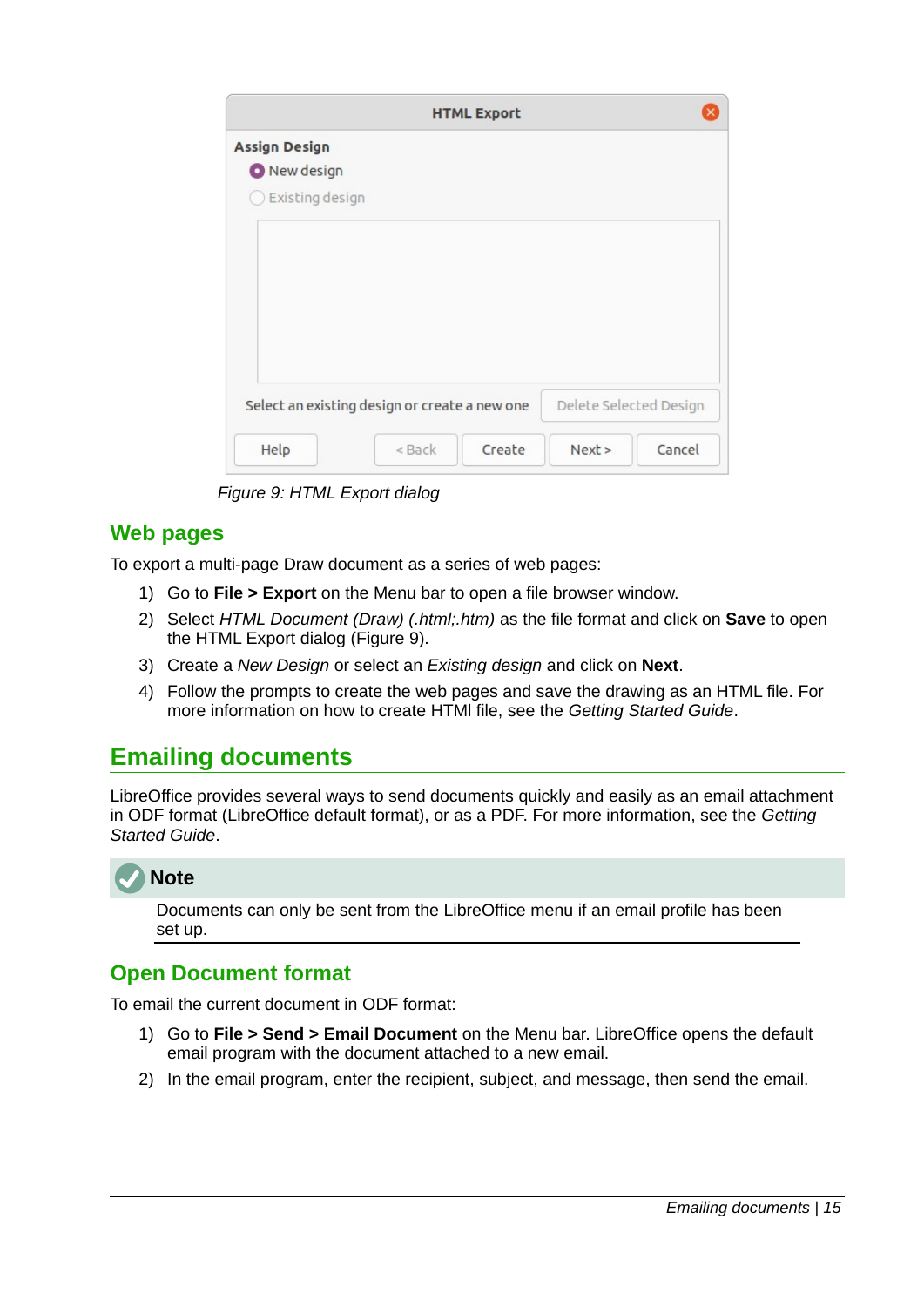## <span id="page-15-1"></span>**PDF format**

To email the current document as a PDF file:

- 1) Go to **File > Send > E-mail as PDF** on the Menu bar. LibreOffice creates a PDF using the default PDF settings and then opens the email program with the PDF file attached to a new email.
- 2) In the email program, enter the recipient, subject, and message, then send the email.

# <span id="page-15-0"></span>**Digital signatures**

A digital signature is a mathematical scheme for verifying the authenticity of digital versions of drawings or documents.

To sign a drawing digitally, a personal key, also known as a certificate, is required. This personal key is stored on the computer being used as a combination of a private key, which must be kept secret, and a public key. These keys are added to a drawing when a digital signature is applied. A certificate is obtained from a certification authority, which may be a private company or a government institution.

When a digital signature is applied to a drawing, a checksum is computed from the drawing content plus the personal key being used. The checksum and public key are stored together with the drawing.

When the drawing is opened on another computer with a recent version of LibreOffice, the program computes the checksum again and compares it with the stored checksum. If both checksums are the same, the program opens the original, unchanged drawing.

In addition, the program can display the public key information from the certificate. This information can then be compared with the public key that is published on the web site of the certificate authority. Whenever the drawing is changed, this change breaks the digital signature.

For a more detailed description of how to obtain, use and manage a certificate and signature validation, see the *Getting Started Guide* and "Applying Digital Signatures" in the LibreOffice Help ([https://help.libreoffice.org/7.1/en-US/text/shared/guide/digitalsign\\_send.html?](https://help.libreoffice.org/7.1/en-US/text/shared/guide/digitalsign_send.html?&DbPAR=WRITER&System=UNIX) [&DbPAR=WRITER&System=UNIX\)](https://help.libreoffice.org/7.1/en-US/text/shared/guide/digitalsign_send.html?&DbPAR=WRITER&System=UNIX).

|                                      | <b>Options - LibreOffice - Security</b>                                                                   |                 |
|--------------------------------------|-----------------------------------------------------------------------------------------------------------|-----------------|
| • LibreOffice                        | <b>Security Options and Warnings</b>                                                                      |                 |
| <b>User Data</b><br>General          | Adjust security related options and define warnings for hidden<br>information in documents.               | Options         |
| <b>View</b>                          | <b>Passwords for Web Connections</b>                                                                      |                 |
| Print                                | Persistently save passwords for web connections                                                           | Connections     |
| Paths<br>Fonts                       | $\vee$ Protected by a master password (recommended)                                                       |                 |
| Security                             | Passwords are protected by a master password. You will be asked                                           | Master Password |
| Personalization                      | to enter it once per session, if LibreOffice retrieves a password<br>from the protected password list.    |                 |
| <b>Application Colors</b>            | <b>Macro Security</b>                                                                                     |                 |
| Accessibility<br>Advanced            | Adjust the security level for executing macros and specify trusted<br>macro developers.                   | Macro Security  |
| Online Update                        | Certificate Path                                                                                          |                 |
| OpenCL<br>▶ Load/Save                | Select the Network Security Services certificate directory to use for<br>digital signatures.              | Certificate     |
| ▶ Language Settings                  | <b>TSAs</b>                                                                                               |                 |
| LibreOffice Draw<br>LibreOffice Base | Maintain a list of Time Stamping Authority (TSA) URLs to be used for<br>digital signatures in PDF export. | TSAs            |
| Charts<br>Internet                   |                                                                                                           |                 |

<span id="page-15-2"></span>*Figure 10: Options LibreOffice Security dialog*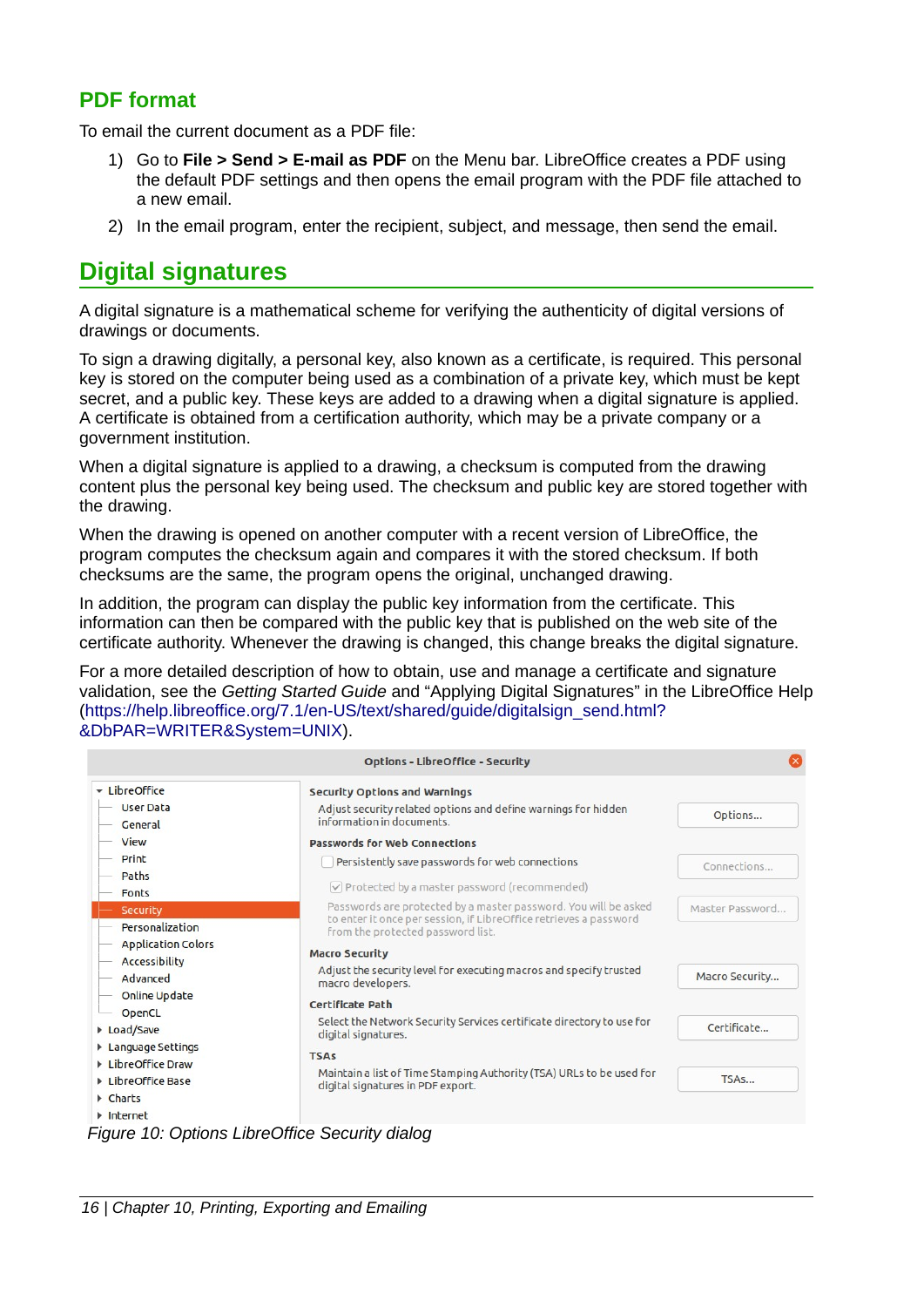| <b>Security Options and Warnings</b>                                                |
|-------------------------------------------------------------------------------------|
| <b>Security Warnings</b>                                                            |
| Warn if document contains recorded changes, versions, hidden information or notes:  |
| When saving or sending<br>$\vee$ When signing                                       |
| When printing<br>When creating PDF files                                            |
| <b>Security Options</b>                                                             |
| Remove personal information on saving                                               |
| Recommend password protection on saving                                             |
| $\triangledown$ Ctrl-click required to open hyperlinks                              |
| Block any links from documents not among the trusted locations (see Macro Security) |
| Help<br>Cancel<br>OK                                                                |

<span id="page-16-4"></span>*Figure 11: Security Options and Warnings dialog*

# <span id="page-16-3"></span>**Removing personal data**

It maybe necessary to remove any personal data, versions, notes, hidden information, or recorded change from drawings before being distributed, or PDFs files created.

### <span id="page-16-2"></span>**Setting security and warning options**

- 1) In **Tools > Options > LibreOffice > Security** (macOS **LibreOffice > Preferences > LibreOffice > Security**), to open Options LibreOffice Security dialog (Figure [10\)](#page-15-2).
- 2) Click on **Options** to open the Security Options and Warnings dialog (Figure [11\)](#page-16-4).
- 3) Select the required options to allow LibreOffice to warn when drawings contain certain information and/or automatically remove personal information on saving.
- 4) Click **OK** to close the Security Options and Warnings dialog and save the option selection.

# <span id="page-16-1"></span>**Removing personal data and drawing information**

- 1) Go to **File > Properties** on the Menu bar to open the Properties dialog (Figure [12\)](#page-17-2) for the open drawing.
- 2) In the **General** page uncheck *Apply user data*.
- 3) Click on *Reset Properties* removing any information in the created and modified fields, deleting the modification and printing dates, resetting the editing time to zero, resetting the creation date to the current date and time, and resetting the version number to 1.
- 4) Click **OK** to save the changes and close the Properties dialog.

### <span id="page-16-0"></span>**Removing version information**

To remove version information from a drawing, use one of the following methods:

- Go to **File > Versions** on the Menu bar to open a dialog for the drawing, then select the versions from the list for deletion and click **Delete**. The dialog automatically closes.
- Go to **File > Save As** on the Menu bar and save the drawing with a different name.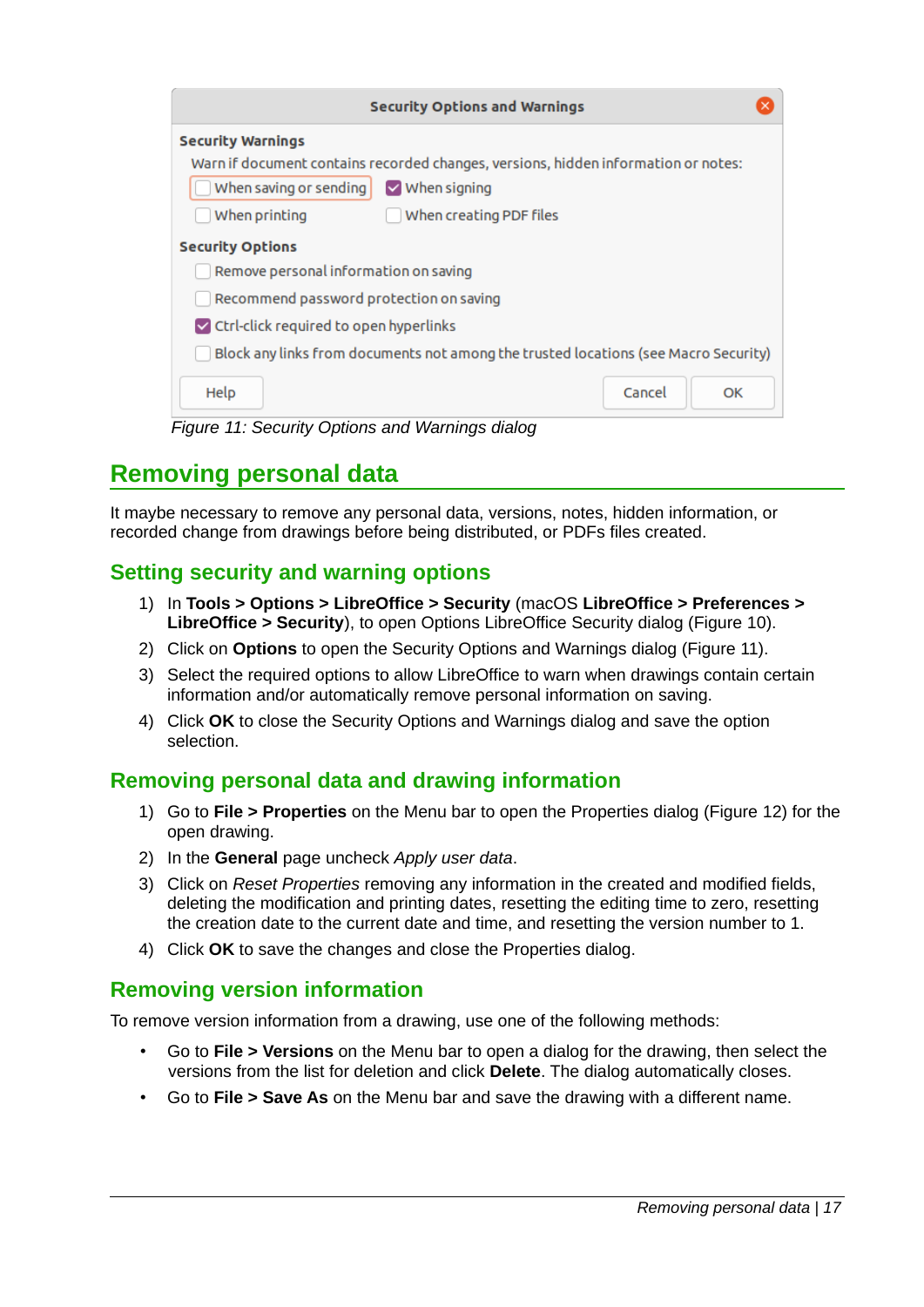| General                                         | Description | <b>Custom Properties</b>   | Security                      | Font |                         |
|-------------------------------------------------|-------------|----------------------------|-------------------------------|------|-------------------------|
|                                                 | m           | Working Drawing.odg        |                               |      | Change Password         |
|                                                 |             | Type: OpenDocument Drawing |                               |      |                         |
| Location:                                       |             | /home/peewee/Desktop       |                               |      |                         |
| Size: 55 KB (56,394 Bytes)                      |             |                            |                               |      |                         |
| Created: 06/12/2021, 12:56:14, Peter Schofield  |             |                            |                               |      |                         |
| Modified: 13/12/2021, 09:44:39, Peter Schofield |             |                            |                               |      |                         |
| Template:                                       |             |                            |                               |      |                         |
| Digitally signed:                               |             |                            |                               |      | Digital Signatures      |
| Last printed:                                   |             |                            |                               |      |                         |
| Total editing time: 04:25:51                    |             |                            |                               |      |                         |
| Revision number: 8                              |             |                            |                               |      |                         |
|                                                 |             | Apply user data            |                               |      | <b>Reset Properties</b> |
| Save preview image with this document           |             |                            |                               |      |                         |
| Figure 12: Properties dialog                    |             |                            |                               |      |                         |
|                                                 |             | Redaction                  | $\blacktriangledown$ $\times$ |      |                         |
|                                                 |             |                            |                               |      |                         |
|                                                 |             |                            |                               |      |                         |

<span id="page-17-3"></span><span id="page-17-2"></span>*Figure 13: Redaction toolbar*

# <span id="page-17-1"></span>**Redaction**

Documents can be redacted to remove or hide any sensitive information allowing the selective disclosure of information in a document while keeping other parts of the document secret.

When a redacted document is exported to a new document, any redacted portions are removed and replaced by redaction blocks of pixels. This prevents any attempt to restore or copy the original contents. A redacted document is often exported in PDF format for publication or sharing.

Any documents that are redacted in LibreOffice Writer, Calc, or Impress are automatically transferred as a copy to LibreOffice Draw where the redaction is carried out.

### <span id="page-17-0"></span>**Documents, spreadsheets, or presentations**

- 1) Open the document to be redacted in Writer, Calc or Impress, then go to **Tools > Redact** on the Menu bar and the following happens:
	- The document is copied, prepared and transferred to Draw as an untitled file.
	- Draw opens with the untitled document displayed.
	- The Redaction toolbar (Figure [13](#page-17-3)) automatically opens. If the Redaction toolbar is not displayed, go to **View > Toolbars** on the Menu bar in Draw and select **Redaction**.
- 2) Go to **Tools > Redact** on the Menu bar and select either **Rectangle** or **Freeform**, or click on **Rectangle Redaction** or **Freeform Redaction** in the Redaction toolbar.
- 3) Draw the required shapes to redact the sensitive areas in the document. The redaction shape is gray allowing the sensitive areas in the document to be visible before they are redacted.
- 4) If necessary, click on **Export Directly as PDF** to make an in-redaction copy of the document as a PDF file. The sensitive information in the redacted areas can then be reviewed that it is correct before redaction is finalized.